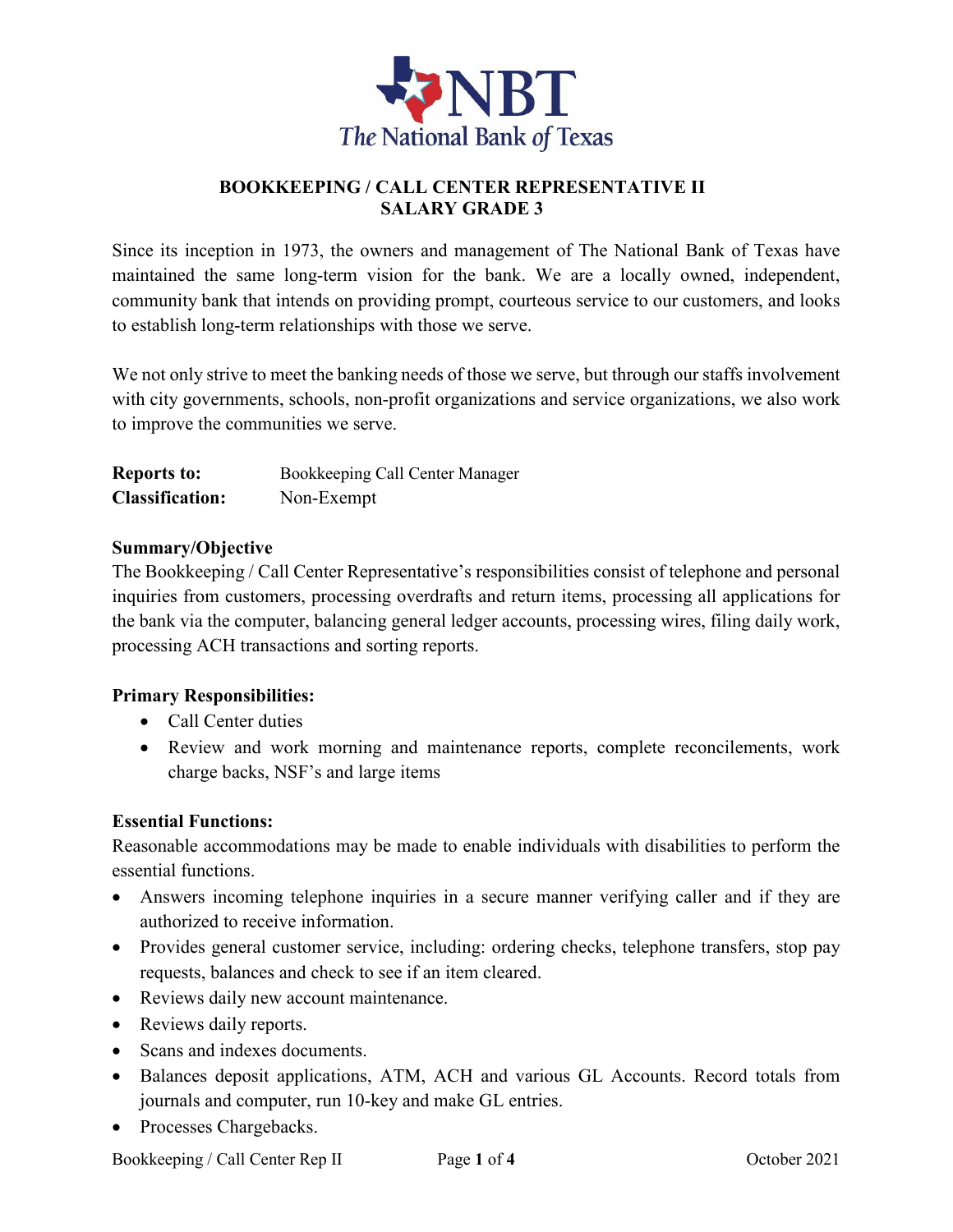- Works Large Item Report.
- Works Unposted/NSF Items Report.
- Balances official checks .
- Updates account analysis from tellers on a daily basis.
- Reviews New Change Stop Hold report for previous day stop payments to verify proper completion in JHA 20/20 and on all forms.
- Reviews all incoming and outgoing wire transfers for proper completion and clerical errors on a daily basis.
- Completes and reviews, as needed, forgery affidavits to assist customers with fraudulent activity on their accounts. Credits customer's accounts back for items already posted.
- Performs debit card maintenance, including: ordering, hot carding, limit raises and travel notifications.
- Provides customer support for MyCardRules.
- Completes customer's provisioning requests for tokenization.
- Performs iPay password resets and limit raises.
- Provides Online Banking support and password resets.
- Provides support for the MyNBT mobile app.
- Works online/mobile banking messages.
- Reviews mobile deposits.
- Perform third party funds verification.
- Works return mail maintenance.
- Performs research.
- Provides assistance on special projects.

### **Position Qualifications**

- Must be able to work with confidential information.
- Must have prior knowledge of loan documentation.
- Ability to speak read and write in English clearly enough to communicate and interact with customers and bank staff.
- Must be flexible to deal with conflicting demands on time by customers, officers and employees, daily work, and telephone calls.
- Must be systematic and organized in order to effectively perform the variety of tasks the position requires.
- Must be a loyal team worker; one who is willing to help others, both within the department and in other departments.
- Must have a pleasant demeanor and effective communications in working with officers and employees, the public, and vendors.
- Must be dependable in both attendance and punctuality.
- Must be willing to take initiative to learn new tasks and accept new responsibilities.
- Must quickly grasp the concepts that are foundational to effectively function in this position.
- Good retention capacity.
- Ability to see how a given function affects and fits into the overall objectives of the bank.

Bookkeeping / Call Center Rep II Page **2** of **4** October 2021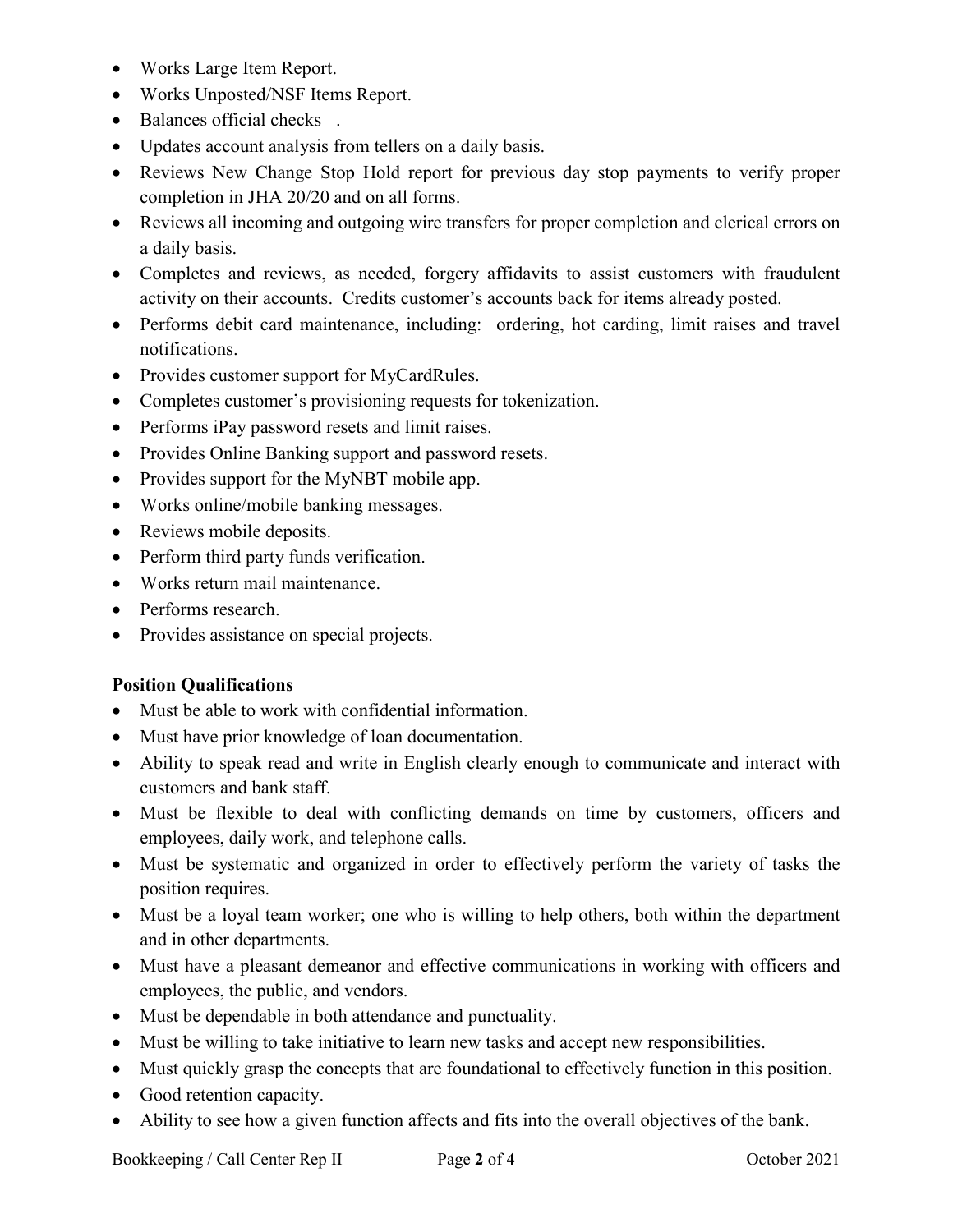- Must have good organization skills
- Must be willing to work overtime when management deems necessary.
- Bilingual is a highly preferred skill.

### **Required Education and Experience:**

- High school diploma or equivalent.
- Knowledge of general banking.
- Previous experience with general ledger.
- Ability to run 10-key accurately.
- Knowledge of computer operations.

# **Preferred Education and Experience:**

- Associate's degree in business, finance or equivalent skills.
- Experience in bookkeeping position for a financial intuition with a solid understanding of ACH, general ledger and wires.

# **Physical Demands**

The physical demands described here are representative of those that must be met be an employee to successfully perform the essential functions of this job.

- The employee will frequently sit or stand for extended periods of time and must be able to remain in a stationary position.
- The employee will frequently move about inside the office setting to access office equipment, file cabinets, etc.
- The employee will frequently communicate and interact with bank staff and customers and must be able to exchange accurate information.
- The employee will occasionally be required to move bank/office equipment weighing up to 50 pounds across premises.

# **Work Environment**

This job operates in a professional office environment. This role routinely uses standard office equipment such as computers, phones, photocopiers, filing cabinets and fax machines.

### **Position Type:**

This is a full-time position.

### **Other Duties**

Please note this job description is not designed to cover or contain a comprehensive listing of activities, duties or responsibilities that are required of the employees for this job. Duties, responsibilities and activities may change at any time with or without notice.

The National Bank of Texas is an equal opportunity / affirmative action employer. All qualified applicants will receive consideration for employment and will not be discriminated against on the